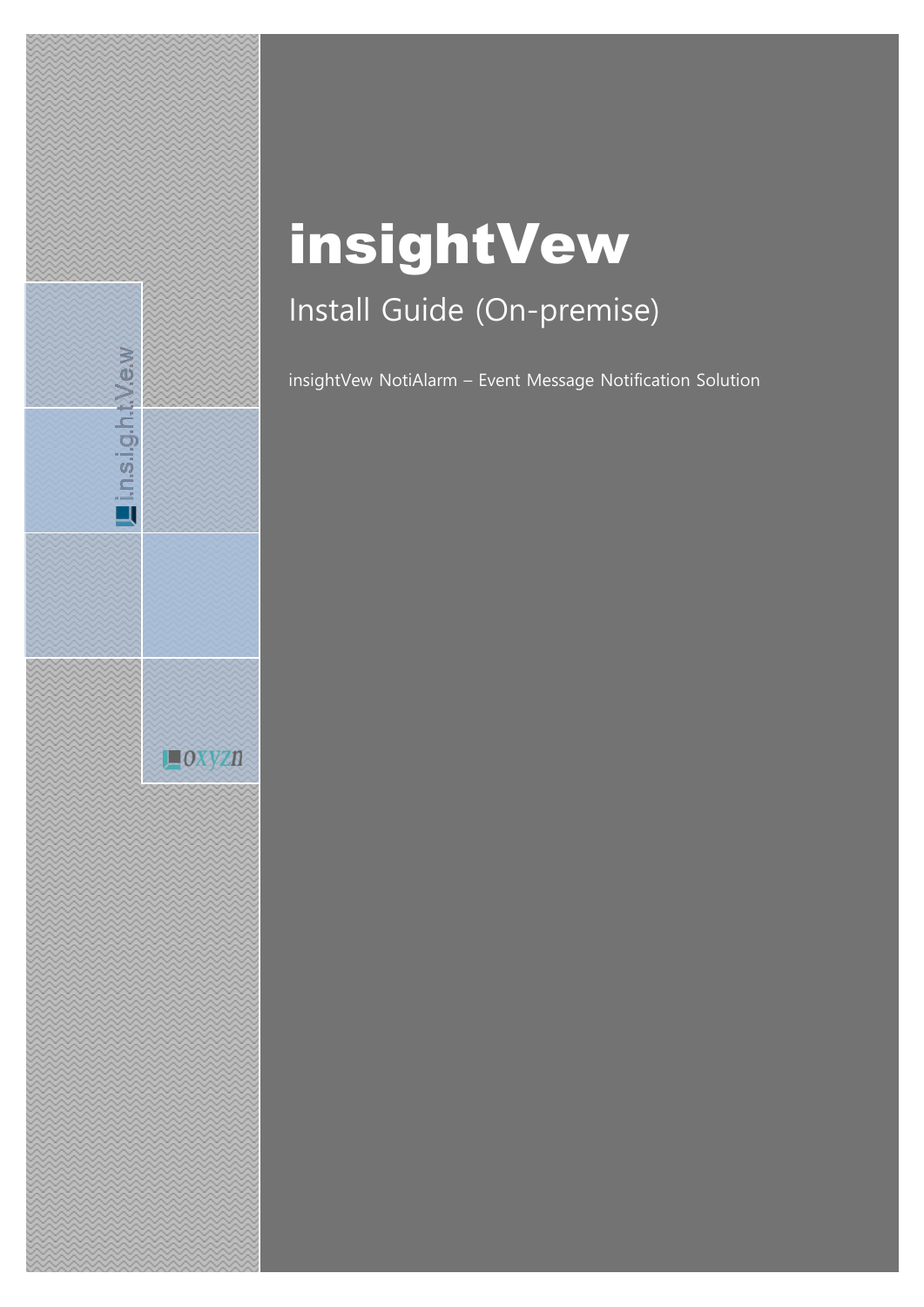## **Contents**

| 2.     |                                                                                                                 |  |  |  |
|--------|-----------------------------------------------------------------------------------------------------------------|--|--|--|
| 2.1.   |                                                                                                                 |  |  |  |
| 2.2.   |                                                                                                                 |  |  |  |
| 2.3.   |                                                                                                                 |  |  |  |
| 2.3.1. |                                                                                                                 |  |  |  |
| 2.3.2. |                                                                                                                 |  |  |  |
| 2.3.3. |                                                                                                                 |  |  |  |
| 2.3.4. |                                                                                                                 |  |  |  |
| 2.3.5. |                                                                                                                 |  |  |  |
| 2.4.   |                                                                                                                 |  |  |  |
| 2.5.   | ${\bf Down load.}\label{def:lownload} {\bf Down load.}\label{def:lownload} {\bf own load.}\label{def:lownload}$ |  |  |  |
| 2.6.   |                                                                                                                 |  |  |  |
| 2.7.   |                                                                                                                 |  |  |  |
| 2.7.1  |                                                                                                                 |  |  |  |
| 2.7.2. |                                                                                                                 |  |  |  |
| 2.7.3. |                                                                                                                 |  |  |  |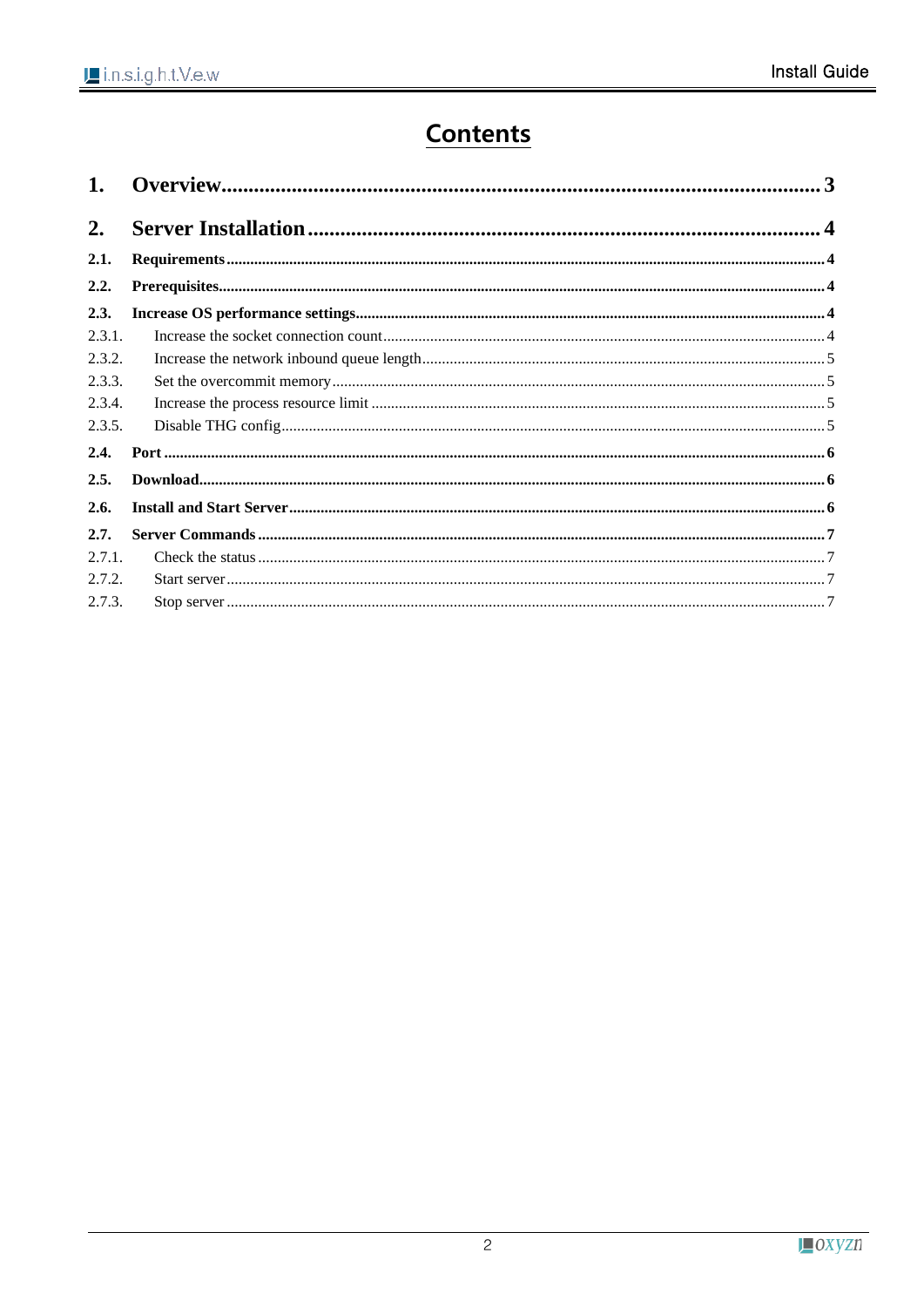## <span id="page-2-0"></span>**1. Overview**

The 'insightVew NotiAlarm' product is a failure event notification management solution and supports to notify the operation manager and manager of failure event messages by text message or e-mail in connection with various other management solutions.

It is provided on SaaS or On-premise.



- The main features are as follows:
	- ✓ Integration of failure event messages from other management solutions
	- ✓ Flexible configuration settings according to customers' different environments
	- ✓ Setting up notification groups according to various conditions
	- ✓ Manage notification exclusion settings by target node and recipient
	- ✓ Short/long message, email, Slack, Telegram, etc. notification support
	- $\checkmark$  HTML template file reflection support for email notification
	- ✓ Multi-language (English, Korean) support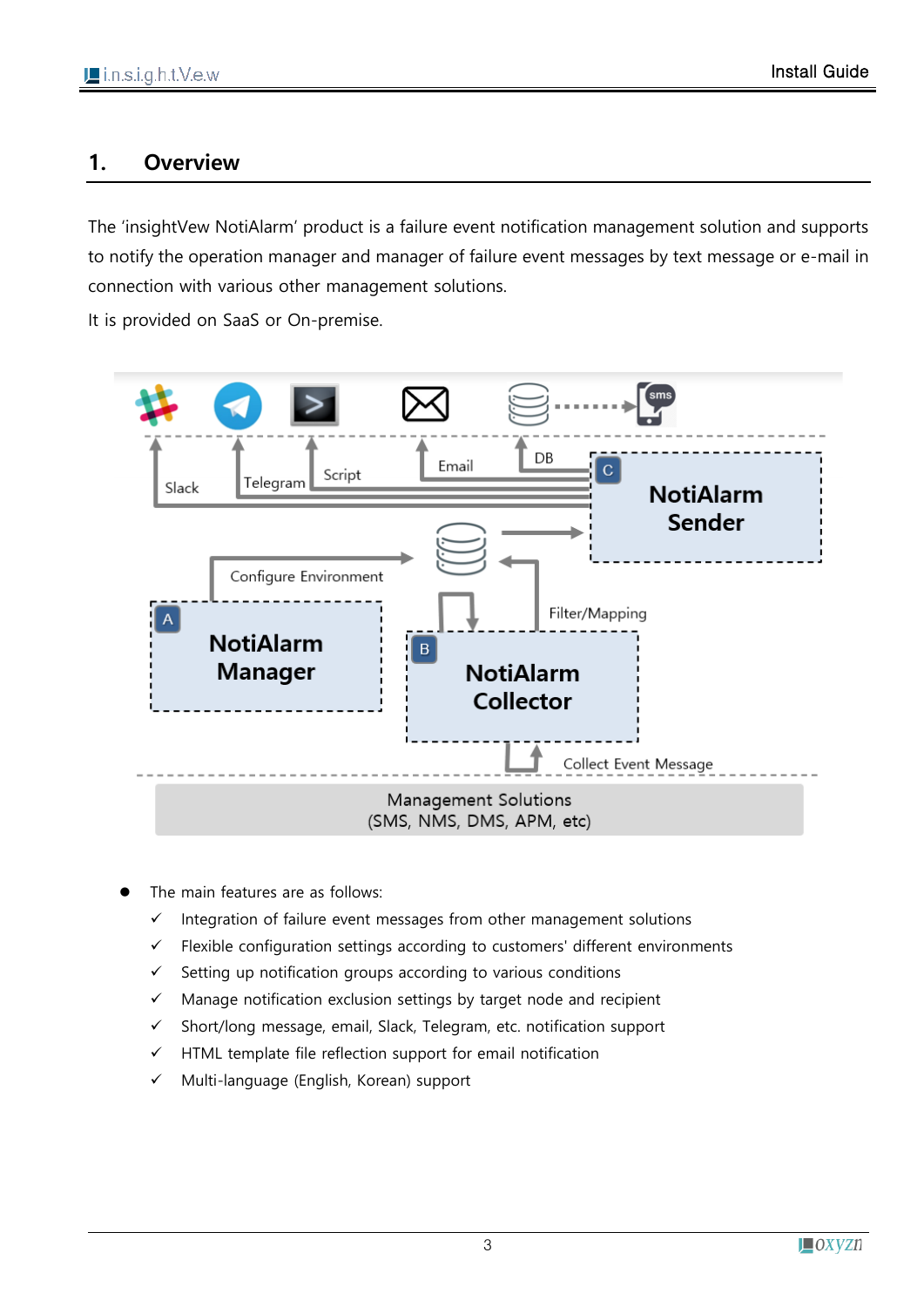## <span id="page-3-0"></span>**2. Server Installation**

#### <span id="page-3-1"></span>**2.1. Requirements**

The insightVew NotiAlarm Server must meet the follows.

| OS               | M/W   | <b>CPU</b>                        | <b>MEMORY</b> | <b>DISK</b>      | <b>Etc</b> |
|------------------|-------|-----------------------------------|---------------|------------------|------------|
| Linux            | JDK 8 | 4 Core or higher   8 GB or higher |               | 100 GB or higher |            |
| (CentOS 7 64bit) |       |                                   |               |                  |            |

\* Requirement specifications may be higher depending on the operating environment.

## <span id="page-3-2"></span>**2.2. Prerequisites**

The insightVew NotiAlarm Server runs with JDK 8, so you must install it first. You can download and install it from the following sites.

| <b>Name</b> | <b>URL Address</b>                                                                       | <b>Etc</b> |
|-------------|------------------------------------------------------------------------------------------|------------|
| OpenJDK     | https://github.com/ojdkbuild/contrib_jdk8u-ci/releases                                   |            |
| Oracle Java | https://www.oracle.com/technetwork/java/javase/downloads/jdk8-d<br>ownloads-2133151.html |            |

## <span id="page-3-3"></span>**2.3. Increase OS performance settings**

For stable service, adjust OS performance setting values as below on server OS.

#### <span id="page-3-4"></span>**2.3.1. Increase the socket connection count**

- ① Check the current value as shown below. # sysctl net.core.somaxconn
- ② Increase the value as shown below. # **sudo sysctl -w net.core.somaxconn=2048**
- ③ Save to the configuration file. # sudo vi /etc/sysctl.conf net.core.somaxconn=2048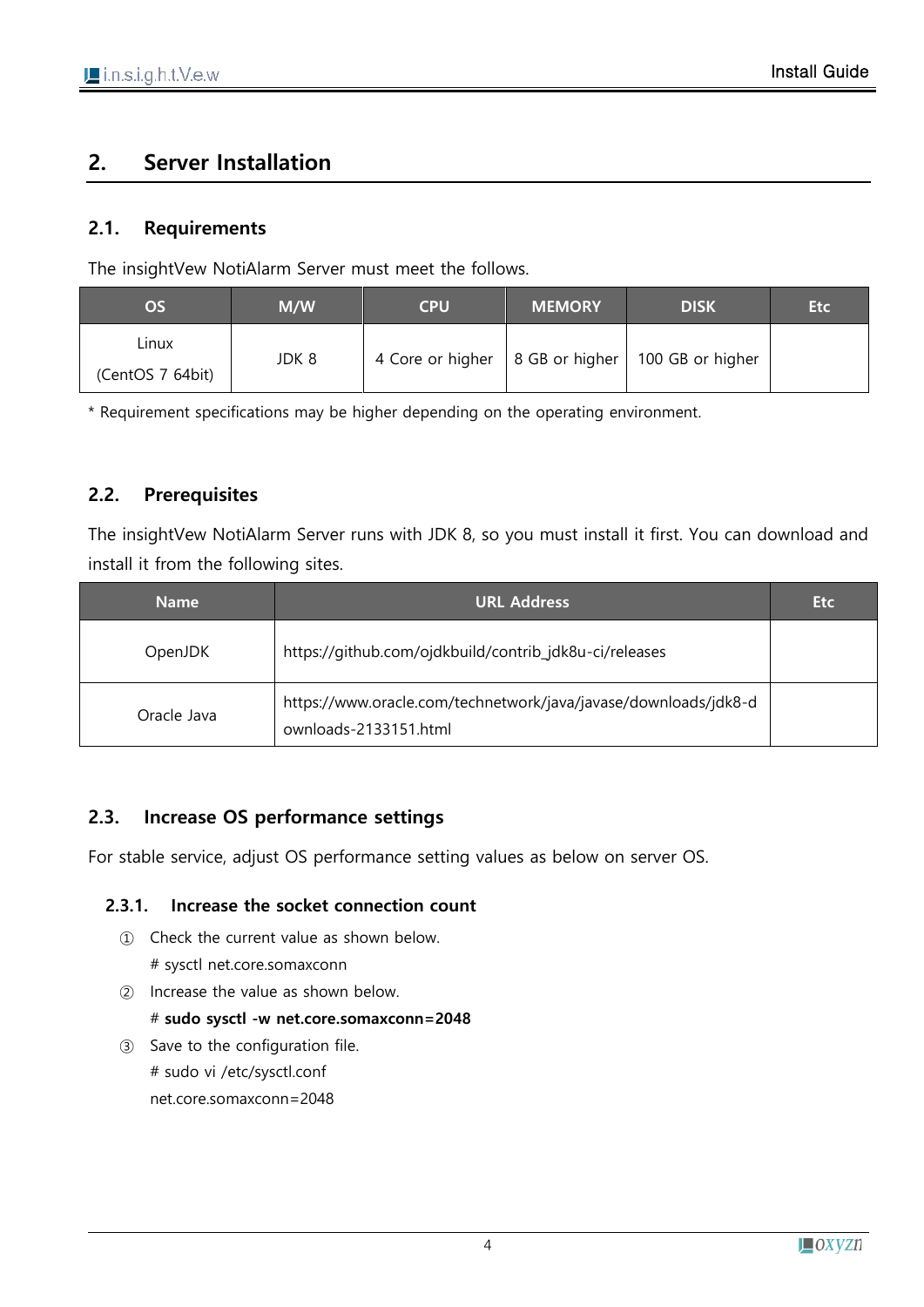#### <span id="page-4-0"></span>**2.3.2. Increase the network inbound queue length**

- ① Check the current value as shown below. # sysctl net.core.netdev\_max\_backlog
- ② Increase the value as shown below. # **sudo sysctl -w net.core.netdev\_max\_backlog=30000**
- ③ Save to the configuration file. # sudo vi /etc/sysctl.conf net.core.netdev\_max\_backlog=30000

#### <span id="page-4-1"></span>**2.3.3. Set the overcommit memory**

- ① Check the current value as shown below. # sysctl vm.overcommit\_memory
- ② Set the value as shown below. # **sudo sysctl vm.overcommit\_memory=1**
- ③ Save to the configuration file. # sudo vi /etc/sysctl.conf vm.overcommit\_memory=1

#### <span id="page-4-2"></span>**2.3.4. Increase the process resource limit**

- ① Check the current value as shown below. # ulimit -a
- ② Increase the value as shown below.
	- # **ulimit -n 4096**

#### # **ulimit -u 4096**

- ③ Save to the configuration file.
	- # sudo vi /etc/security/limits.conf
	- soft nofile 4096
	- hard nofile 4096
	- \* soft nproc 4096
	- \* hard nproc 4096

#### <span id="page-4-3"></span>**2.3.5. Disable THG config**

- ① Check the current 'Transparent huge pages' value as shown below.
	- # cat /sys/kernel/mm/transparent\_hugepage/enabled
- ② If not [never], set the value to 'never' as shown below. (Notice: must be run as 'root' user)

#### # **echo never > /sys/kernel/mm/transparent\_hugepage/enabled**

③ Save to the configuration file.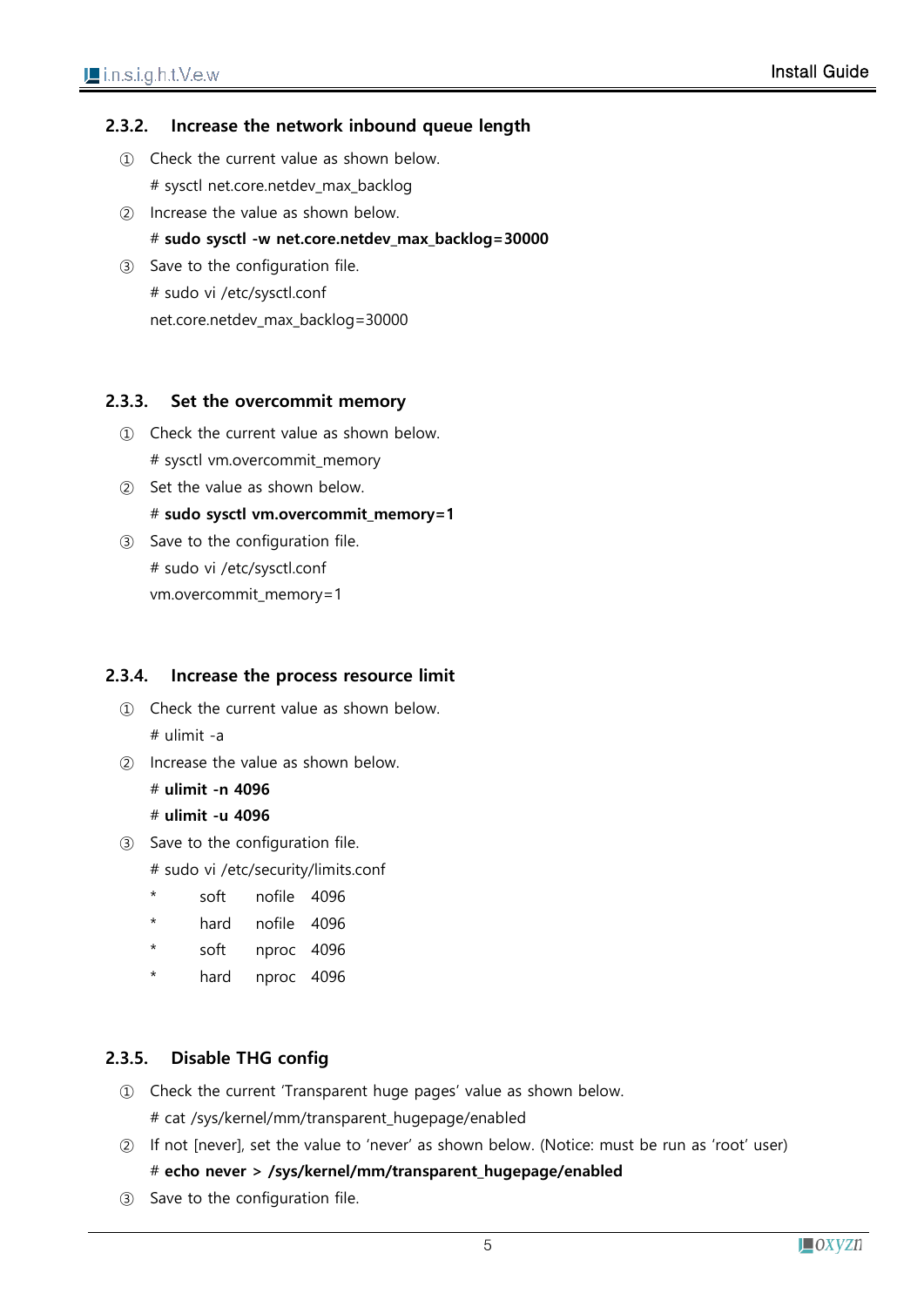# sudo vi /etc/rc.local

echo never > /sys/kernel/mm/transparent\_hugepage/enabled

\* It should be set to an appropriate value according to the server operating environment.

#### <span id="page-5-0"></span>**2.4. Port**

The insightVew NotiAlarm server uses the default port for communication with the internal and the web console as shown below, so the corresponding port must be opened in the firewall.

| <b>Purpose</b>         | <b>Default Port</b> | Etc. |
|------------------------|---------------------|------|
| Internal Communication | 28575               |      |
| Access for Web Console | 29091               |      |

#### <span id="page-5-1"></span>**2.5. Download**

You can download the package of server from the following site.

| <b>Vpe</b> | URL Address               |  |
|------------|---------------------------|--|
| Server     | http://www.insightvew.com |  |

#### <span id="page-5-2"></span>**2.6. Install and Start Server**

After download the server package, install as follows:

① Extract the downloaded package file.

#### **# tar xvf inaserver\_linux\_64bit\_<version>.tar**

② Execute the install script.

#### **# ./install.sh**

- ③ Input the destination directory to install.
- ④ After installation is completed, modify the **JAVA\_HOME** variable value of the following files with the JDK installed directory.

#### **<installed directory>/tomcat/bin/catalina.sh**

#### **<installed directory>/jdbc/jdbcenv.cfg**

- ⑤ Start the server as follows.
	- **# cd <installed directory>**
	- **# ./inaserver.sh strat**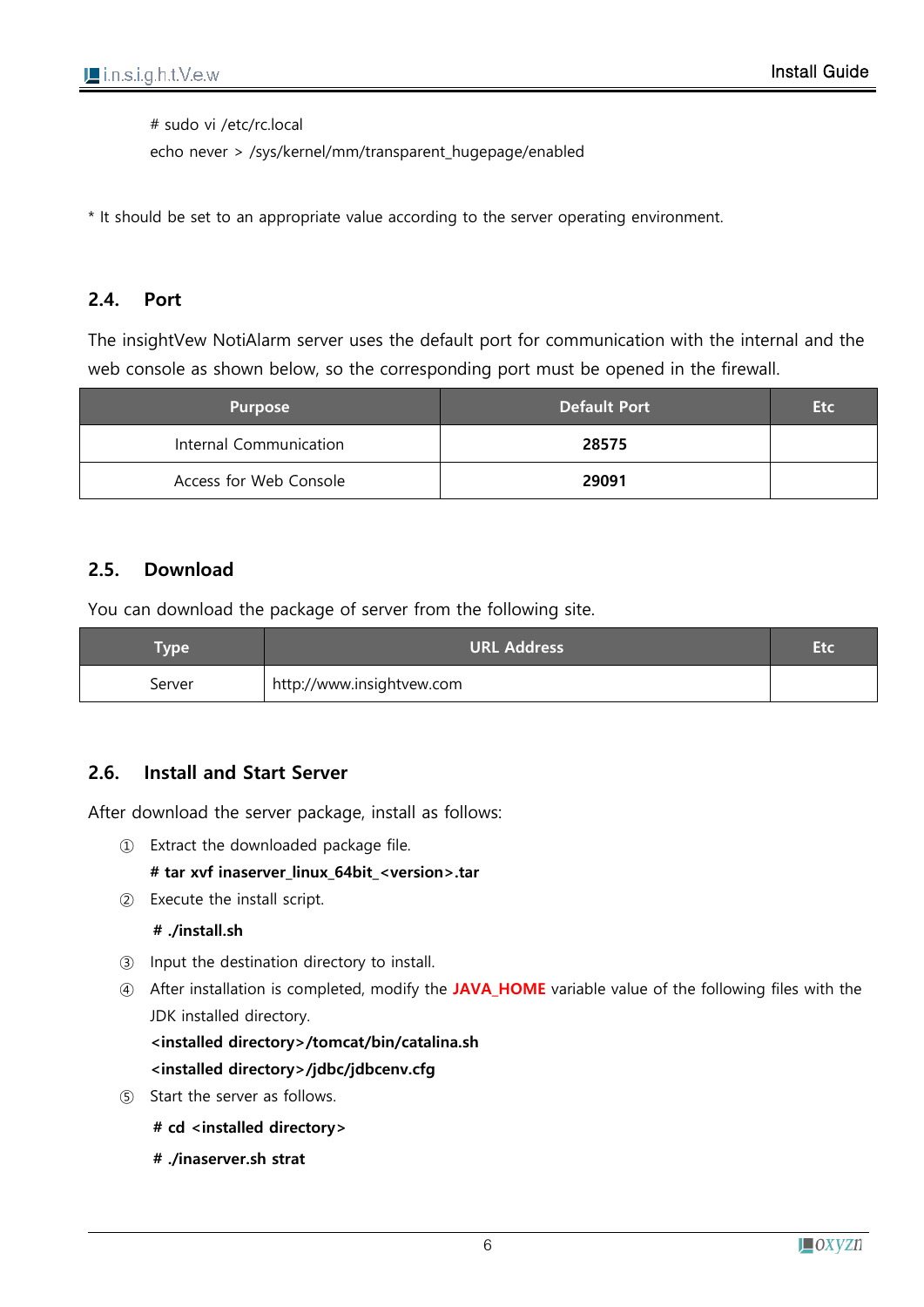#### <span id="page-6-0"></span>**2.7. Server Commands**

To start, stop and check the status of the server, proceed as follows.

#### <span id="page-6-1"></span>**2.7.1. Check the status**

# ./inaserver.sh status

#### <span id="page-6-2"></span>**2.7.2. Start server**

# ./inaserver.sh start

#### <span id="page-6-3"></span>**2.7.3. Stop server**

# ./inaserver.sh stop